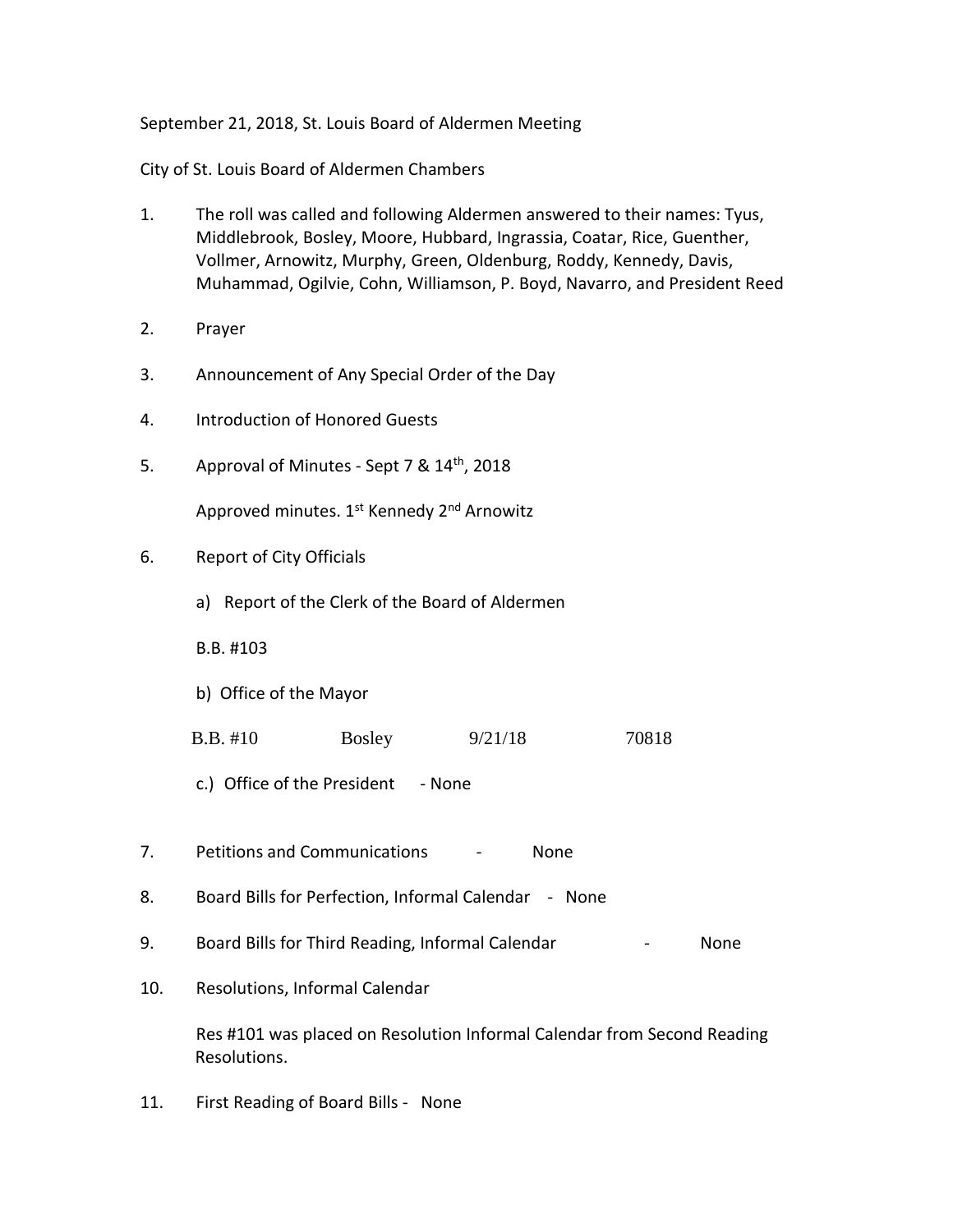12. Reference to Committee of Board Bills, Resolutions, Mayoral Appointments

Convention and Tourism:

Engrossment, Rules and Resolutions:

Health and Human Services:

Housing, Urban Development and Zoning:

Legislation:

Neighborhood Development:

Parks and Environmental Matters:

Personnel and Administration:

Public Employees:

Public Safety:

Public Utilities:

Streets, Traffic and Refuse:

Transportation and Commerce:

Ways and Means:

## 13. Second Reading and Report of Standing Committees

The following Board Bills were second read: BB #20, BB #22, BB #23, BB #33, BB #34, BB #38, BB #39, BB #40AA, BB #79, BB #80, BB #81, BB #82, BB #84, BB #94, BB #95, BB #113, BB #115, BB #118, BB #98, BB #102, BB #104, BB #85, BB #112

- 14. Report of Special Committees None
- 15. Perfection Consent Calendar

BB #110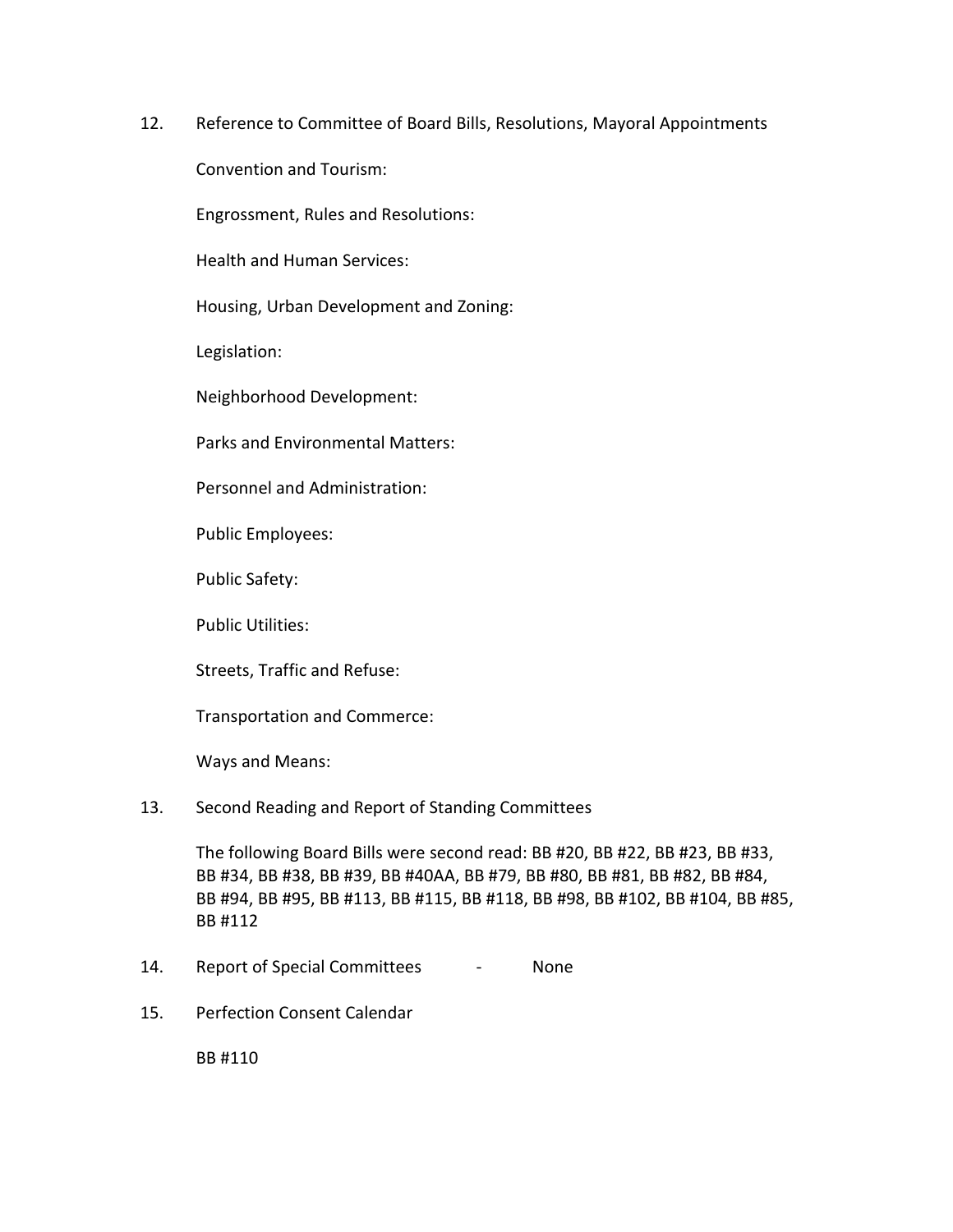Mr. Kennedy made a motion to move BB #105 to Third Reading Consent Calendar. Seconded by Mr. Cohn. Motion carried by the following votes: 22 Ayes

Middlebrook, Bosley, Moore, Hubbard, Ingrassia, Coatar, Rice, Guenther, Vollmer, Arnowitz, Murphy, Green, Oldenburg, Roddy, Kennedy, Davis, Muhammad, Cohn, Williamson, P. Boyd, Navarro, Pres. Reed

0 Noes

Mr. Kennedy moved to perfect BB #110. The motion was seconded by Mr. Vollmer, and was carried by voice vote.

- 16. Board Bills for Perfection None
- 17. Third Reading Consent Calendar

BB #73AA, BB #100, BB #91FS, BB #105. Mr. Kennedy made a motion to adopt Third Reading Consent Calendar. Seconded by Mr. Cohn. Motion carried by the following votes:

## 22 Ayes

Middlebrook, Bosley, Moore, Hubbard, Ingrassia, Coatar, Rice, Guenther, Vollmer, Arnowitz, Murphy, Green, Oldenburg, Roddy, Kennedy, Davis, Muhammad, Cohn, Williamson, P. Boyd, Navarro, Pres. Reed

0 Noes

- 18. Third Reading / Report of Engrossment and Final Passage None
- 19. Report of Enrollment Committee

BB #73AA-#100-#91FS-105

20. Courtesy Resolutions Consent Calendar

Ms. Davis moved to adopt the Courtesy Resolution Consent Calendar: The motion was seconded by Mr. Arnowitz, and carried by voice vote.

- 21. First Reading of Resolutions None
- 22. Second Reading of Resolutions, Committee Reports and Adoptions